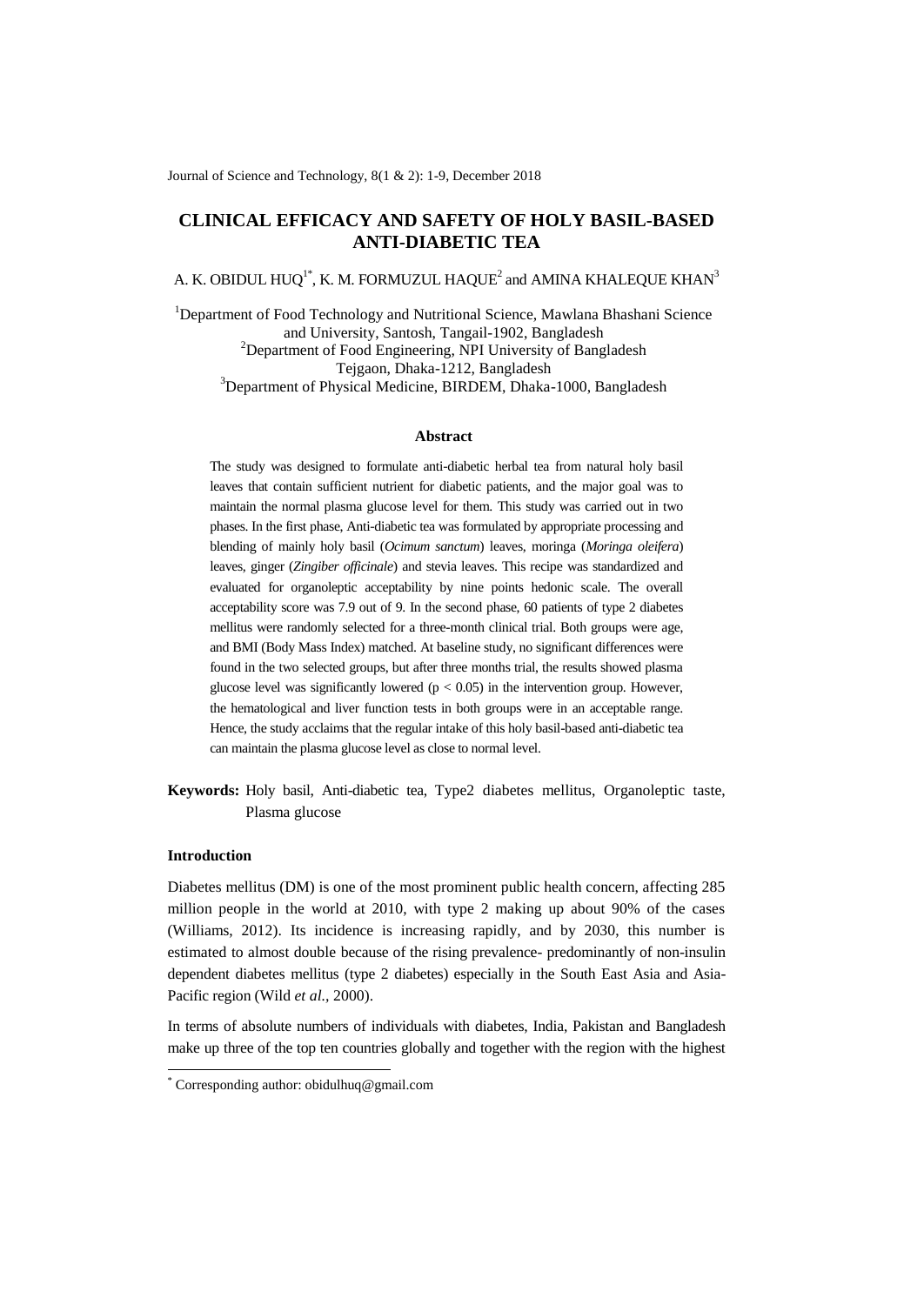number of diabetes-related deaths currently (Wild *et al.,* 2000 and IDF, 2009). According to the WHO report, Bangladesh had 3.2 million diabetic subjects in 2000, and the number is expected to increase to 11.1 million by 2030 (WHO, 2006). A recent population-based study showed a significant increase in the prevalence of DM in rural Bangladesh, from 2.3% to 6.8% over 5 years (Rahim *et al.,* 2018). This prevalence was higher than found in the previous rural-based studies on the same population (Rahim *et al.,* 2008; Sayeed *et al.,* 2003). These several small-scale population-based studies provide an increasing trend of diabetes prevalence in rural and urban communities in Bangladesh (Rahim *et al.,* 2018; Sayeed *et al.,* 2003; Hussain *et al.,* 2007; Akhter *et al.,* 2011).

Normal plasma glucose level (fasting adult) is below 110mg/dl. Generally a high plasma glucose level in fasting stage is  $\geq 126$  mg/dl and in 2-hours postprandial stage is  $\geq 200$ mg/dl (WHO, 2006). A major goal in controlling diabetes is to keep plasma glucose levels as close to the desired range as possible.

Diabetes causes substantial morbidity, mortality, and long term complications and remains a significant risk factor for cardiovascular diseases (Ali *et al.,* 2011; Yusuf *et al.,* 2004). Type 2 DM has a distinctive association with cardiovascular diseases (CVD), the relative risk of developing coronary diseases is 2 to 4 times higher in diabetic patients compared to non-diabetic persons (Gupta *et al.,* 2008). Moreover, CVD accounts for an overwhelming 65 to75% of deaths in people with diabetes (Moss *et al.,* 1991). But the considerable advancement has been made in the management of diabetes and its complications in recent years (Tatti *et al.,* 2010). Despite the fact that the improved understanding of its pathogenesis and the identification of the various risk factors, prevention of the disease and its complications are still challenging. Traditionally, Type 2 DM has been controlled with dietary modification, regular exercise, herbal medicine, oral hypoglycemic drugs, etc. (Yosef, 2014). However, these have remained the main contributors to oral hypoglycemic treatment for more than 50 years (Rahim *et al.,* 2010).

The therapeutic management of diabetes in Bangladesh still suffers from various limitations. A lot of local plant materials have been used for the treatment of diabetes for centuries with reputed benefits in diabetes (Toshio, 2007; Rahmatullah *et al.,* 2010). Therefore, a scientific evaluation of these plant materials has been an important responsibility for the scientists and also a logical way of screening for new anti-diabetic herbal products.

Bangladesh has a tremendous wealth of medicinal plants, and different study has shown that it has fabulous effect on different diseases such as heart disease, liver diseases, kidney diseases, cardiovascular, diabetics, obesity and so on (Kadir *et al.,* 2012; Toshio, 2007 and Rahmatullah *et al.,* 2010). The consumption of herbal medicine will get the immense benefit for ensuring their sound health (Yosef, 2014; John, 1997). Holy basil (*Ocimum sanctum*) is scared as 'queen of herbs' in the Indian subcontinent. It is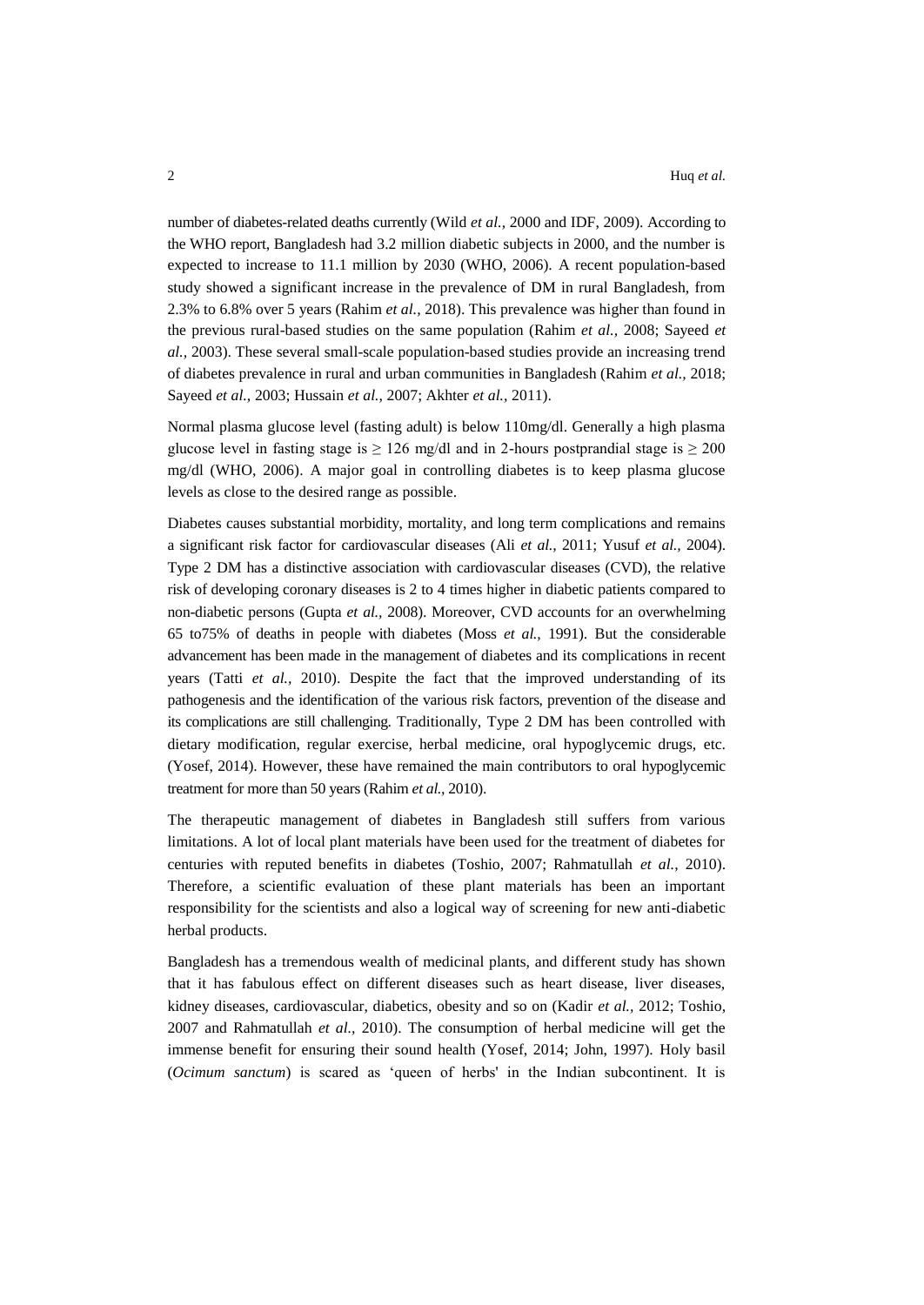considered as an adaptogenic and balancing different process in the body. Traditionally in Ayurveda Medicine, it is believed as promoting longevity 'elixir of life'. Hypoglycemic effects were found in animal studies (Chattopadhhay, 1993). A clinical controlled trial of holy basil ( $n = 40$ ) showed positive effects on both fasting and postprandial glucose in patients with Type 2 diabetes using a local preparation of fresh leaf powder mixed in water for 4 weeks and no adverse effects were observed (Agarwal, 1996).

In this perspective, an attempt has been made to formulate the anti-diabetic herbal tea by utilizing several natural plant materials. The main ingredient was holy basil leaves, besides this, each sachet (1g) of blended herbal tea contains a minute amount of moringa (*Moringa olicifera*), ginger *(Zingiber officinale)* and stevia leaves. The main objective of this study was to evaluate the effectiveness of this formulated herbal anti-diabetic tea on T2DM patients for controlling plasma glucose level.

## **Materials and Methods**

The study was carried out in two phases.

#### *First Phase*

Anti-diabetic herbal tea was formulated by the guarded secret ratio of several natural plant materials including holy basil leaves as a major ingredient and standardized organoleptic test by nine-point hedonic scale. The product was formulated in the research laboratories in Rigs Herbs, Dhaka Bangladesh. The product quality checked and toxicity tests were done in Chittagong Laboratories, Bangladesh Council of Scientific and Industrial Research (BCSIR). The color, flavor, appearance, granularity, and overall acceptability were evaluated.

## *Second Phase*

A randomized, single-blind placebo-controlled clinical trial was conducted in a renowned diabetic hospital in Bangladesh (Bangladesh Institute of Research and Rehabilitation in Diabetes, Endocrine, and Metabolic Disorders, BIRDEM). All subjects in the treatment group were taken 2 sachets of prepared anti-diabetic herbal tea per day for 3 months. All subjects were taken 2 sachets blank herbal tea (normal tea) per day for 3 months. Ethical consideration was applied in this study design. If any Type 2 DM patient falls very sick and/or very high rise of blood glucose level or any other complexities detected, then it was treated with necessary drugs.

#### *Inclusion criteria*

Only patients fulfilling the following criteria were included in the study:

- Aged between 40 to 60 years
- No gender bias (both male and female)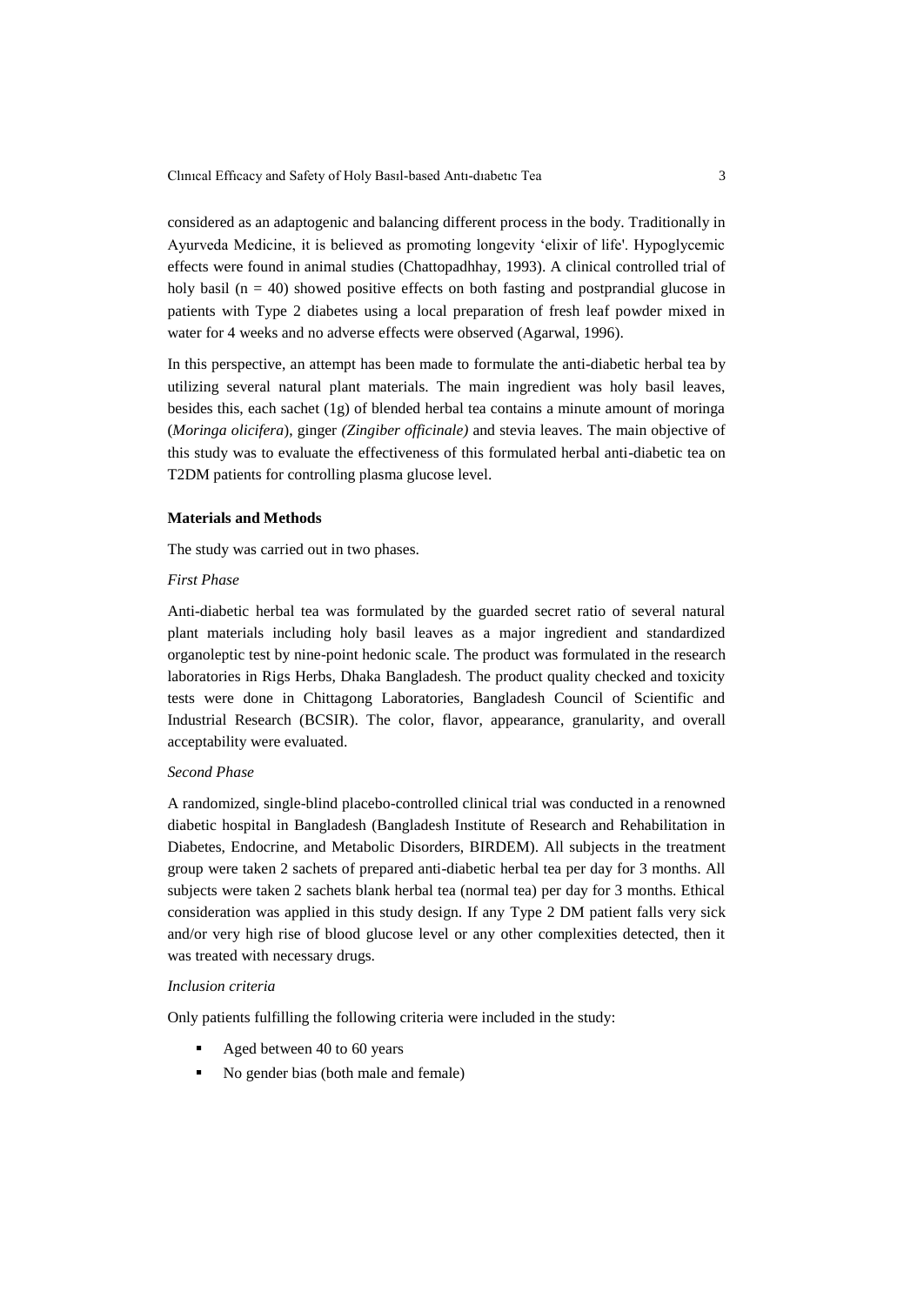- Patients diagnosed as type II diabetes with FBG > 120 mg\dl
- Patients who have given written informed consent

## *Exclusion criteria*

- All type-II patients on insulin treatment
- High blood pressure (recognized)
- Obesity (BMI  $>$  30)
- **Type-I diabetes**
- Presence of debilitating illness

#### *Background information*

Subject's name, age, sex, weight, and height were recorded, and blood pressure was taken routinely, along with BMI calculation. Moreover, polyuria, polydipsia, polyphagia, numbness, fatigue, and other diabetic complications presence or absence were noted as the medical history of the patients in the medical history.

## *Statistics*

Data analysis was done with the aid of the SPSS statistical software version 16. The statistical analysis of the observed data at baseline and after three months was performed using independent and paired Student's t-test with significant, accepted values of  $p < 0.05$ .

## **Results and Discussion**

#### *Sensory evaluation of the anti-diabetic tea*

Organoleptic test of the formulated anti-diabetic herbal tea depends on its first appearance, color, flavor  $\&$  smell, texture and granularity, and overall test acceptability of the sample. Table 1 shows the nine-point hedonic scale scores and acceptability based on test members likings and dis-likings of their sensory evaluation. The overall acceptability of the formulated anti-diabetic herbal tea was acceptable, and the hedonic scale point was found to be 7.90.

#### *Socio-demographic characteristics*

Table 2 shows the socio-demographic and background characteristics of all subjects at base-line observation. Out of the 60 patients, the majority (83.4%) fell within 45 to 54 years. Again, the statistical summary shows the age, weight, height, BMI, and the duration of diabetes occurred for intervention, and control groups were very similar. The mean ages were 48.9 and 49.7 years, respectively, for the intervention and control groups, and this data shows no significant differences ( $p > 0.05$ ) in the age distribution, i.e., age matched. Similarly, their mean weight, height, and BMI showed no significant differences ( $p > 0.05$ ) in both groups.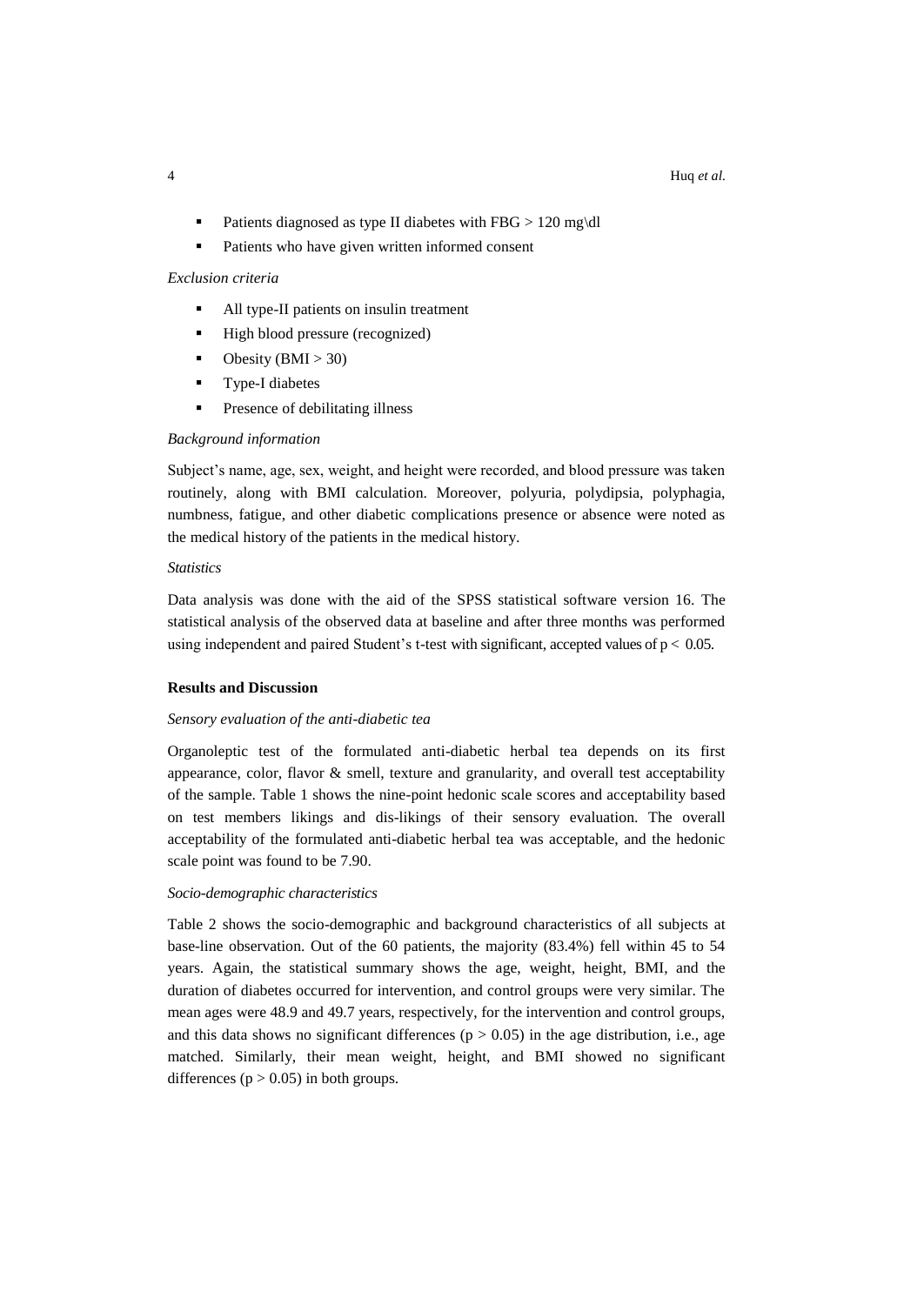|                         | Hedonic scale |                |  |  |
|-------------------------|---------------|----------------|--|--|
| <b>Quality Factors</b>  | Points        | Results        |  |  |
| Appearance              | 7.81          | Like Moderate  |  |  |
| Color                   | 8.36          | Like very much |  |  |
| Flavor                  | 7.54          | Like Moderate  |  |  |
| Texture and granularity | 7.32          | Like Moderate  |  |  |
| Overall acceptability   | 7.90          | Acceptable     |  |  |

**Table 2.** Background characteristics of selected subjects in both groups at baseline

| Variables                            | Intervention<br>Group<br>$n$ (%) | Control Group<br>$n$ (%) | Total<br>$n$ (%) |  |
|--------------------------------------|----------------------------------|--------------------------|------------------|--|
| Age (Years)                          |                                  |                          |                  |  |
| $40 - 44$                            | 3(10.0)                          | 2(6.7)                   | 5(8.3)           |  |
| $45 - 49$                            | 12(40.0)                         | 13(43.3)                 | 25(41.7)         |  |
| 50-54                                | 13(43.3)                         | 12(40.0)                 | 25(41.7)         |  |
| $55 - 60$                            | 2(6.7)                           | 3(10.0)                  | 5(8.3)           |  |
| <b>Sex</b>                           |                                  |                          |                  |  |
| Male                                 | 17(56.7)                         | 18(60.0)                 | 35 (58.4)        |  |
| Female                               | 13(43.3)                         | 12(40.0)                 | 25(41.6)         |  |
|                                      | $Mean + SD$                      | Mean $\pm$ SD            | P Value          |  |
| Age (Years)                          | $48.9 \pm 3.8$                   | $49.7 + 4.2$             | 0.41             |  |
| Weight (Kg)                          | $64.7 \pm 4.5$                   | $66.5 \pm 5.4$           | 0.49             |  |
| Height (cm)                          | $163.6 + 7.5$                    | $164.5 \pm 8.1$          | 0.38             |  |
| BMI                                  | $24.1 \pm 2.9$                   | $24.5 \pm 3.3$           | 0.44             |  |
| Mean duration of<br>diabetes (Years) | $8.1 \pm 1.8$                    | $8.4 + 2.2$              | 0.39             |  |

## *Observation of clinical trials*

Table 3 shows the subject's health conditions and complaints about common signsymptoms of type 2 DM among intervention group and the control group before and after trial. The pattern of complaints after three months shows that there was a marked health conditions improvement in patients treated with anti-diabetic tea. Intervention with antidiabetic tea relieved polyuria, polyphagia, polydipsia, fatigue, and lethargy in almost all cases significantly in the intervention group, whereas in the control group those were remained as before.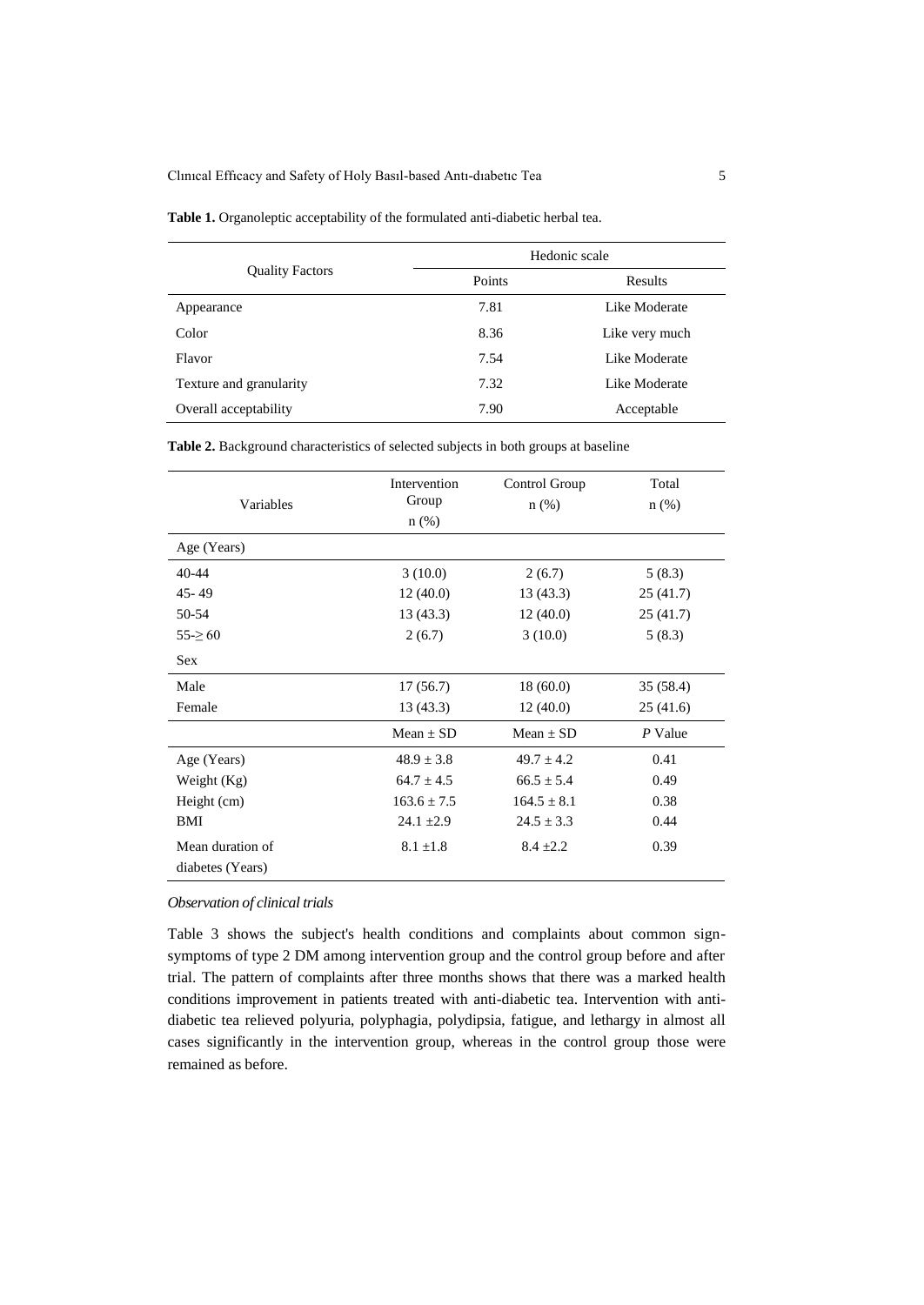| Responses            |               | Intervention Group, n (%) |         | Control Group, $n$ $(\%)$ |                |         |  |
|----------------------|---------------|---------------------------|---------|---------------------------|----------------|---------|--|
|                      | Base-<br>line | After<br>Trial            | p-value | Base-line                 | After<br>Trial | p-value |  |
| Polyurea             | 25(83.3)      | 2(6.7)                    | 0.012   | 26(86.6)                  | 24 (80.0)      | 0.634   |  |
| polydipsia           | 22(73.3)      | 4(13.3)                   | 0.017   | 24(80.0)                  | 23(76.7)       | 0.491   |  |
| Polyphagia           | 24(80.0)      | 4(13.3)                   | 0.014   | 22(73.3)                  | 21 (70.0)      | 0.576   |  |
| Fatigue and lethargy | 17 (56.7)     | 3(10)                     | 0.024   | 21 (70.0)                 | 19 (63.3)      | 0.872   |  |

**Table 3.** Comparison of the subject's health conditions and complains about common signsymptoms of diabetes mellitus

#### *Fasting plasma glucose level monitoring*

The severity of diabetes was usually determined by the fasting plasma glucose (FPG) and /or 2-hours postprandial plasma glucose levels. Fig. 1 shows the comparison of the fasting glucose level in baseline and after trial for both groups. At the base-line observation study (at day zero), the FPG level in the intervention group and control group all patients fell into the higher level ( $> 126$  mg/dl). After three months of trial, there were no noticeably changes in the control group, only 20% of the patients fell into 110 to 125 mg/dl range.

On the other hand, significant changes were observed in the case of the intervention group. About one-third of patients had their plasma glucose level under normal controlled range (below 110 mg/dl), and 53.3% were under intermediate control, and only 13.3 % were at a higher level. Table 4 shows the average fasting glucose level in both groups. In the intervention group at the baseline study, it was  $149 \pm 22$  mg/dl, which decreased significantly ( $p < 0.05$ ) to 124  $\pm$  31 mg/dl after three months of trial. On the other hand, FPG level in control group at the beginning of the study was  $153 \pm 25$  mg/dl, which insignificantly ( $p > 0.05$ ) decreased to  $147 \pm 26$  after three months of trial.

## *Two-hour postprandial plasma glucose level monitoring*

2-hour post prandial plasma glucose level also indicates the good criterion for diagnosis Type 2 DM. Fig. 2 shows the comparison of that diagnostic value in both groups before and after trial. At the baseline may only subjects in both groups fell into the higher level ( > 200 mg/dl). After three months of trial, there were significant changes observed in the case of the intervention group. About 40% percent of their plasma glucose level was found under normal controlled range (below 140 mg/dl) and 53.3% were found under intermediate controlled range (140 - 199 mg/dl). The average 2-hours postprandial glucose level in the intervention group at the baseline study was  $237 \pm 31$  mg/dl, which decreased significantly ( $p < 0.05$ ) to  $167 \pm 37$  mg/dl after three months of trial but in control group it was not significantly ( $p > 0.05$ ) lowered after three months of trial (Table 4).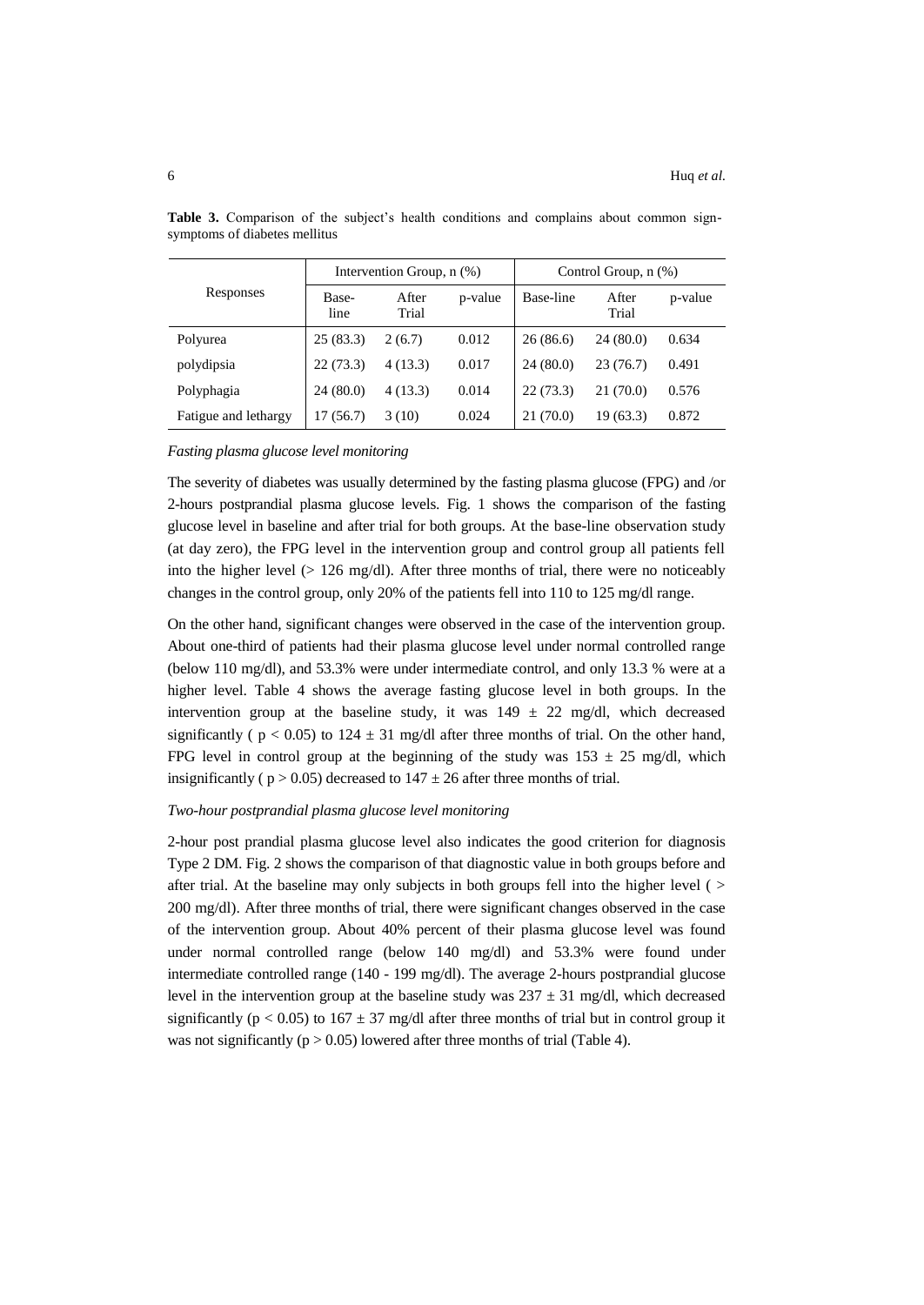Clınıcal Effıcacy and Safety of Holy Basıl-based Antı-dıabetıc Tea 7





**Fig. 1.** Comparison of Fasting Plasma Glucose Level

**Fig. 2.** Comparison of 2-h Post Prandial Plasma Glucose Level

**Table 4.** Comparison of the plasma glucose level at baseline and after a trial in both groups

| Plasma glucose<br>level (mg/dl)  | Intervention Group (Mean $\pm$ SD) |             |         | Control Group (Mean $\pm$ SD) |             |         |  |
|----------------------------------|------------------------------------|-------------|---------|-------------------------------|-------------|---------|--|
|                                  | Base-line                          | After Trial | p-value | Base-line                     | After Trial | p-value |  |
| Fasting plasma<br>glucose        | $149 + 22$                         | $124 + 31$  | 0.026   | $153 + 25$                    | $147 + 26$  | 0.334   |  |
| 2-hours post<br>prandial glucose | $237 + 31$                         | $167 + 37$  | 0.007   | $245 + 36$                    | $239 + 33$  | 0.391   |  |

## *Lipid and hematological profile*

Table 5 shows the distribution of the lipid profile and other essential hematological values before starting (at day zero) and after three months intervention of total of sixty individuals in both intervention and control group. Triglycerides and total cholesterol were slightly elevated in the control group, whereas they were lowered in the intervention group ( $p = 0.074$ ) treated with anti-diabetic tea. Table 5 also shows the hematological and liver function tests were found to be within the normal levels in both the control and intervening groups, except slightly higher value in ESR and slightly lower in Hb level.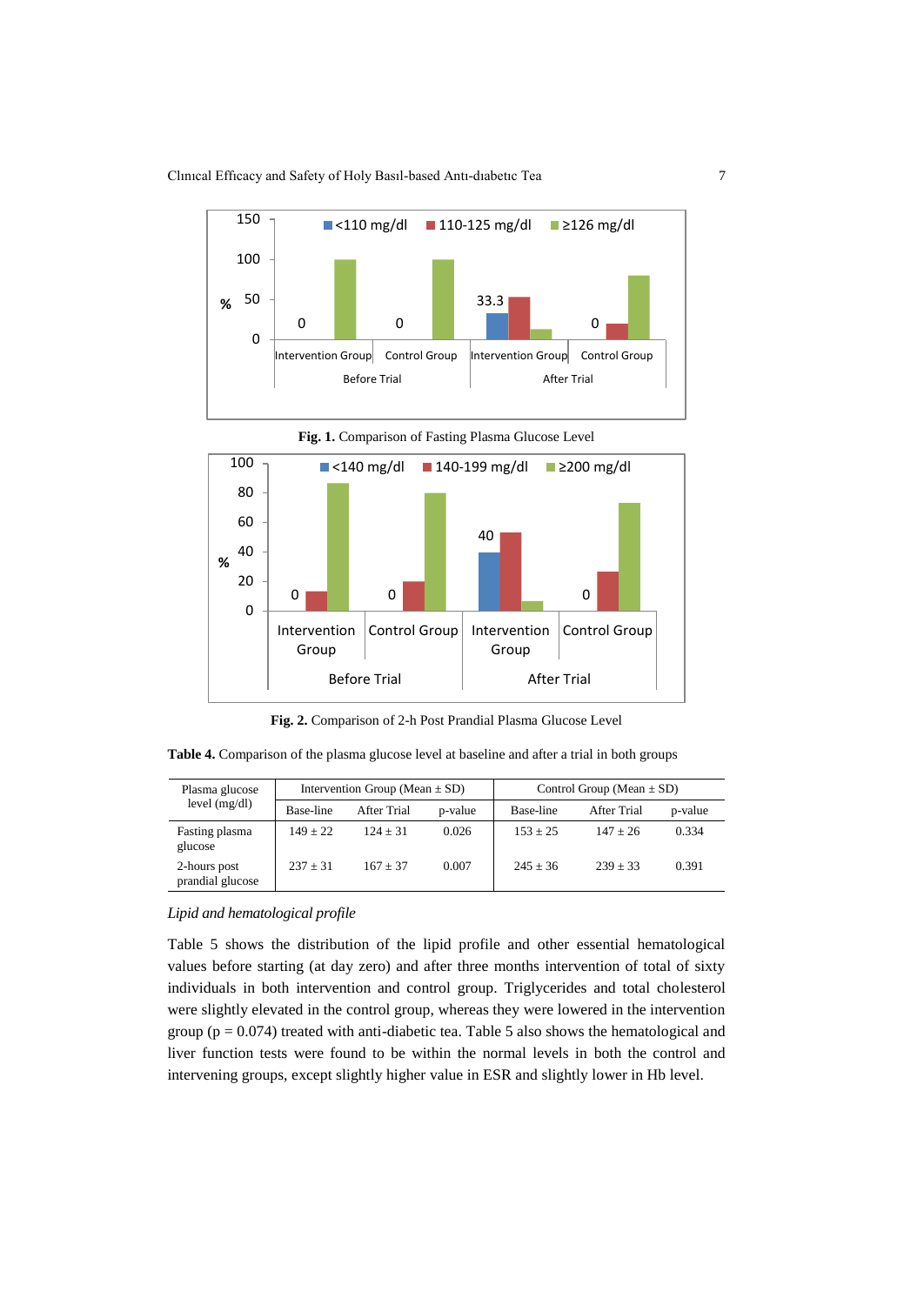| <b>Blood</b>                 |                | Intervention Group (Mean $\pm$ SD) |         | Control Group (Mean $\pm$ SD) |              |         |
|------------------------------|----------------|------------------------------------|---------|-------------------------------|--------------|---------|
| parameters                   | Base-line      | After Trial                        | p-value | Base-line                     | After Trial  | p-value |
| $LDL$ (mg/dl)                | $155 + 34$     | $142 + 39$                         | 0.135   | $147 + 39$                    | $151 + 46$   | 0.913   |
| $HDL$ (mg/dl)                | $52 + 21$      | $47 + 17$                          | 0.271   | $49 + 26$                     | $46 + 23$    | 0.329   |
| Total cholesterol<br>(mg/dl) | $227 + 45$     | $199 + 42$                         | 0.061   | $218 + 38$                    | $223 + 46$   | 0.445   |
| Triglycerides (mg/dl)        | $172 + 35$     | $147 + 32$                         | 0.074   | $179 + 38$                    | $182 + 36$   | 0.472   |
| <b>ESR</b>                   | $25 + 13$      | $26 + 15$                          | 0.955   | $23 + 15$                     | $19 + 12$    | 0.902   |
| $Hb$ (mg/dl)                 | $10.9 \pm 1.1$ | $10.7 + 1.4$                       | 0.726   | $10.7 + 1.6$                  | $10.9 + 1.7$ | 0.792   |
| $HbA_1C \quad (%)$           | $8.7 + 2.2$    | $7.3 + 1.7$                        | 0.001   | $8.9 + 1.8$                   | $9.1 + 2.1$  | 0.526   |
| $SGPT$ (U/L)                 | $17 + 8$       | $13 + 9$                           | 0.001   | $19 + 8$                      | $22 + 9$     | 0.227   |

**Table 5.** Blood parameters comparison of the lipid profile and other laboratory tests at baseline and after a trial in both groups

The average  $HbA_1C$  level in the intervention group at the beginning of the study was 8.7 $\pm$ 2.2%, which decreased significantly (p < 0.001) to 7.3  $\pm$  1.7% after three months of trial. The average  $HbA_1C$  level in the control group at the beginning of the study was 8.9  $\pm$  1.8%, which slightly increased but not significant (p = 0.526). Anti-diabetic herbal tea intervention also significantly lowered blood levels of SGPT.

## **Conclusion**

The current study shows that formulated anti-diabetic tea intervention has a beneficial effect in reducing plasma glucose level in Type 2 DM patients. A slight but nonsignificant decrease in lipid profiles in patients of the intervention group was found. Also, no noticeable side-effects of the intervention were reported during the study, and there were no changes in therapy or intervention in either group. At the end of the study, many of the intervention group patients wished to continue the same anti-diabetic herbal tea regularly. The results have been impressive in favor of that formulated anti-diabetic tea. However, the study still leaves room for speculation as to whether the effect of anti-diabetic tea is additive or synergistic to other diet and lifestyle.

#### **Acknowledgment**

The authors are highly grateful to the Ministry of Science and Information, Communication and Technology, the People's Republic of Bangladesh for their financial support as a biological science project special allocation fund during 2010-2011 FY.

#### **References**

Agrawal, P., V. Rai, R. B. Singh, A. K. A. Khan, S. Akhtar, and H. Mahtab. 1996. Randomized Placebo-controlled Single-blind Trial of Holy Basil Leaves in Patients with Noninsulin-Dependent Diabetes Mellitus: *Coccinia indica* in the Treatment of Patients with Diabetes Mellitus. *Int J Clin Pharmacol Ther.*34, 406-409.